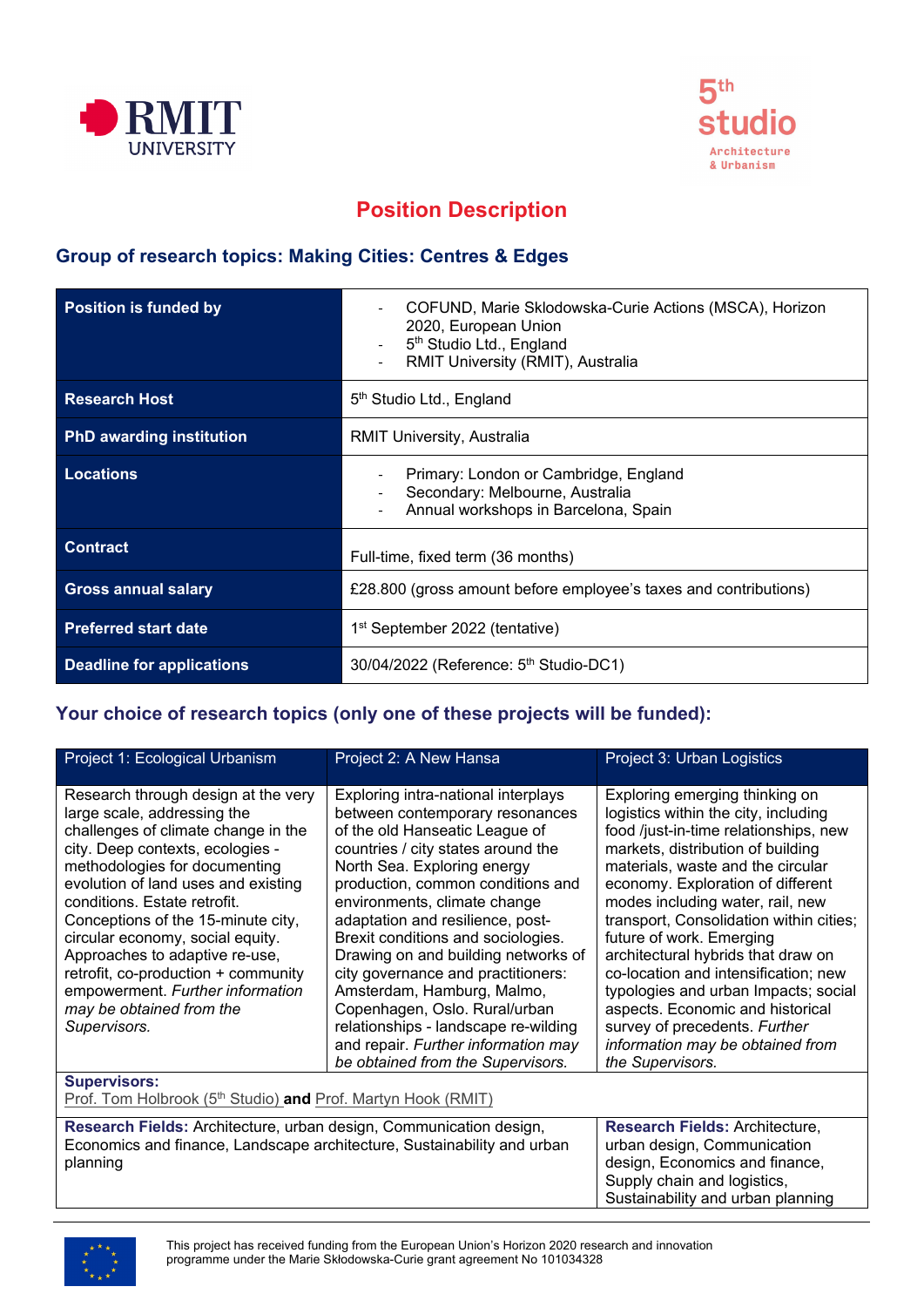



### **REDI**

The REDI (RMIT European Doctoral Innovators) program is a unique opportunity offering excellent PhD conditions including enviable international experience, top-class research discipline and transversal skills training as well as networking with academic and industry leaders across 60+ supporting partners and 12 countries. As a REDI researcher you will be:

- seeing the world and spending a year at RMIT University in Melbourne, Australia (ranked in the top 20 of universities under 50 years old in the world).
- part of a rich multidisciplinary network of researchers and supervisors who come together in annual, week-long training events in Barcelona.
- working closely with industry and gaining experience with the 40+ leading companies supporting the program.
- earning a salary above national standards for doctoral positions with full social security benefits (with further support available for eligible researchers with additional needs).
- receiving support and guidance from two highest-calibre, experienced supervisors with high PhD completion rates.
- enhancing your career prospects through comprehensive technical and transversal skills training from leading institutions, intersectoral and international experience and mentoring.
- working on innovative and exciting projects of high commercial and societal value with up to four years to complete your research.
- Gaining alumni status from your PhD awarding institution and the Marie Curie Alumni Association.

#### **For more information visit: rediprogram.eu**

## **Are you REDI? (Expected Profile)**

**Your background and skills**: You should have a design background and have experience of working in a studio environment. A portfolio of design work will be expected, together with a proven ability to build networks and relationships between disciplines and public/ private sector actors.

**Your work experience**: You should have 5-10 years of experience working in an associated relevant field.

**Your research experience**: You should show evidence of research ability, writing, formulation of an argument, curation of exhibitions, development of case studies, etc.

### **Employment Benefits and Conditions**

5<sup>th</sup> Studio offers a 36-month position, extendable up to 48 months in duly justified cases. The position will be based in Cambridge (United Kingdom). International travel is foreseen, including to Australia (up to 12 months) and Spain (one week per year). There is a 3-month probation period and there are 40 working hours per week.

The remuneration, in line with the European Commission rules for Marie Skłodowska-Curie grant holders, will consist of a gross annual salary of est. £28.800 (gross amount before employee's taxes and contributions). Of this amount, the estimated net salary to be perceived by the Researcher is est. £1.840,00 net per month\*. However, the definite amount to be received by the Researcher is subject to national tax legislation.

*\*Net salaries can fluctuate in accordance with an individual's personal circumstances (marital status, age, disability, family and dependents, etc. The above indicative net salaries offer an approximation of what a single person in their early 20s could expect to receive in their bank account after taxes.*

#### **Benefits include**:

- 20 days of paid annual leave, plus public holidays
- insurance for work-related accidents, work disability and other provisions subject to the conditions and stipulations specified in the Social Security legislation in the UK.

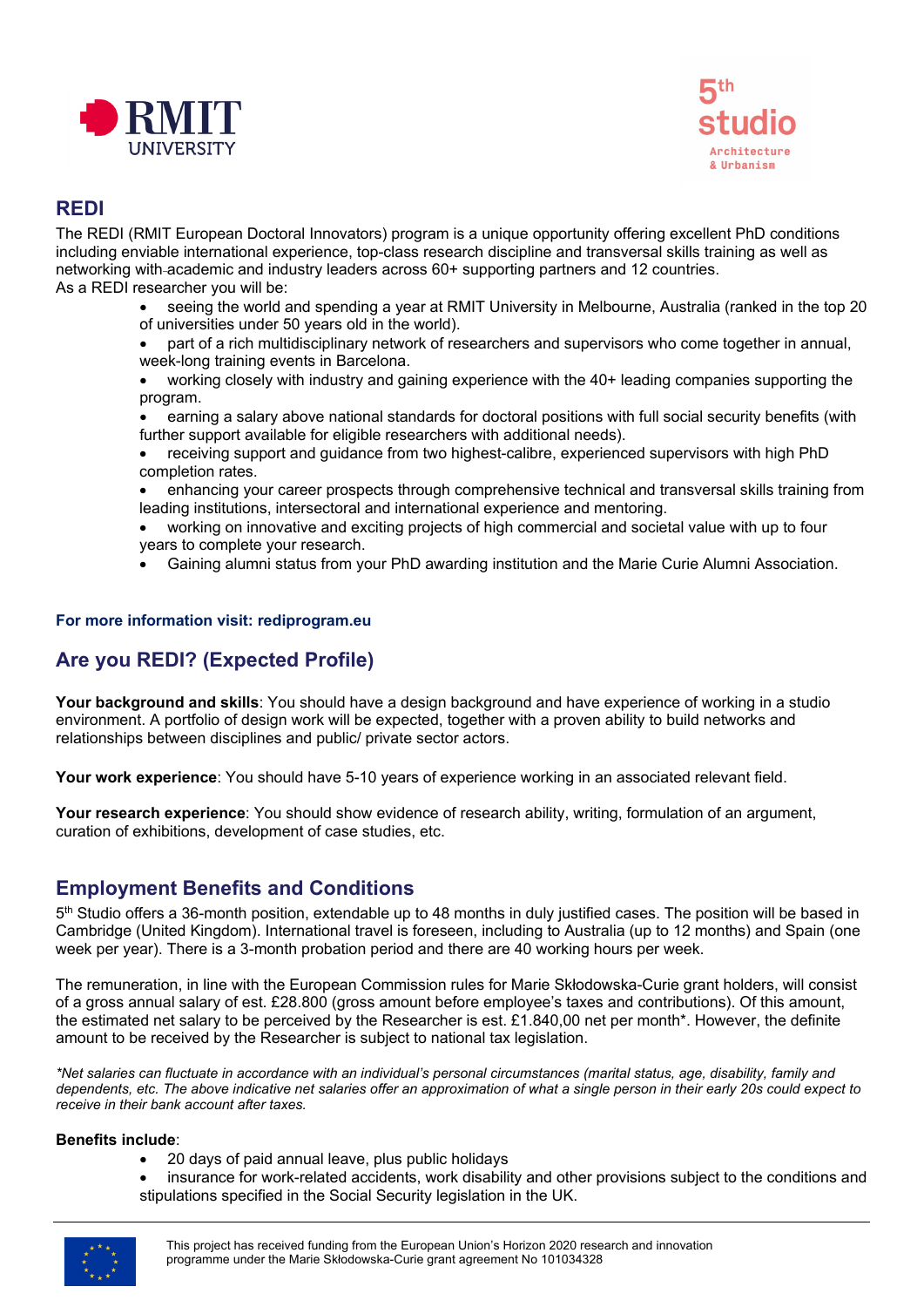



- pension fund, sick leave and parental leave
- 1,000€ yearly travel allowance to cover flights and accommodation to participate in the annual workshop at RMIT Europe in Barcelona (Spain)
- 10,000€ allowance to cover flights and living expenses for up to 12 months in Australia

### **REDI to apply? First a little more about us…**

### **5th Studio company**

5th Studio is a unique spatial design agency, working across the fields of architecture, urban design, infrastructure and landscape. We work with our clients and commissioners to create beauty and enduring value from complex situations.

We apply our spatial intelligence to a broad spectrum — from delivering buildings through to research and strategy. We strive to be visionary, innovative and persuasive, and in all our projects we commit to successful outcomes beyond the traditional role of a designer: leading the team, transforming risk into opportunity, raising profile and clearly articulating the objectives of a project.

5th Studio offers bespoke services, tailored to the particular needs of clients and projects — we are a rigorous, can-do organisation ready to take on any challenge.

5th Studio offers to the recruited Researcher a wide range of training and mentoring opportunities, including:

- **Mentoring program**
- **Training opportunities and CPD**
- **Cultural and social activities**

5th Studio is an equal opportunities employer. We actively encourage qualified applicants who are Black, Asian and Minority Ethnic, disabled, women and LGBTQIA+, as these groups are under-represented throughout the built environment professions.

For more information, visit: [http://www.5thstudio.co.uk/](https://www.5thstudio.co.uk/)

### **RMIT University**

RMIT is a global university of technology, design and enterprise, ranked in the top 20 of universities under 50 years old in the world. World-class people, leading edge resources, collaboration with industry partners and multidisciplinary approaches are just a few of the trademarks of research at RMIT, which boasts almost 90,000 students and campuses in Australia, Vietnam, a centre in Barcelona, Spain and research and industry partners on every continent.

As Doctoral Student at RMIT you will be able to benefit from a wide range of training and mentoring opportunities including:

- **The PhD Up** program offering a huge range of workshops, seminars and short courses to build research knowledge and skills, including research writing, publishing, research methods, ethics, project management and careers (see more at: [https://www.rmit.edu.au/students/student](https://www.rmit.edu.au/students/student-essentials/information-for/research-candidates/enriching-your-candidature/phd-up-program)-essentials/information-for/research[candidates/enriching-your-candidature/phd-up-program\)](https://www.rmit.edu.au/students/student-essentials/information-for/research-candidates/enriching-your-candidature/phd-up-program)
- **RMIT PhD Online Modules**, designed specifically for PhD students, including *Researching your literature review, Writing a research proposal, Choosing where to publish, Writing for Publication, Research Integrity*, etc.
- **RMIT Creds**, RMIT's Digital Credentials Platform, which includes over 80 credentials covering a wide range of topics such as *Understanding Responsible Research and Innovation, Academic Integrity Awareness, Emotional Intelligence, Diversity Matters, Agile Ways of Working, Why Gender Matters, Cross Cultural Communications*, etc. (see more at: https://www.rmit.edu.au/study-with-us/levels-of-study/short-courses);
- The e-Grad School, the online learning modules of the Australian Technology Network (ATN) of Universities' covering a multitude of transferrable skills such as *Critical and Creative Thinking, Leadership and Communication, Entrepreneurship, Research Commercialisation, Public Policy*, etc.

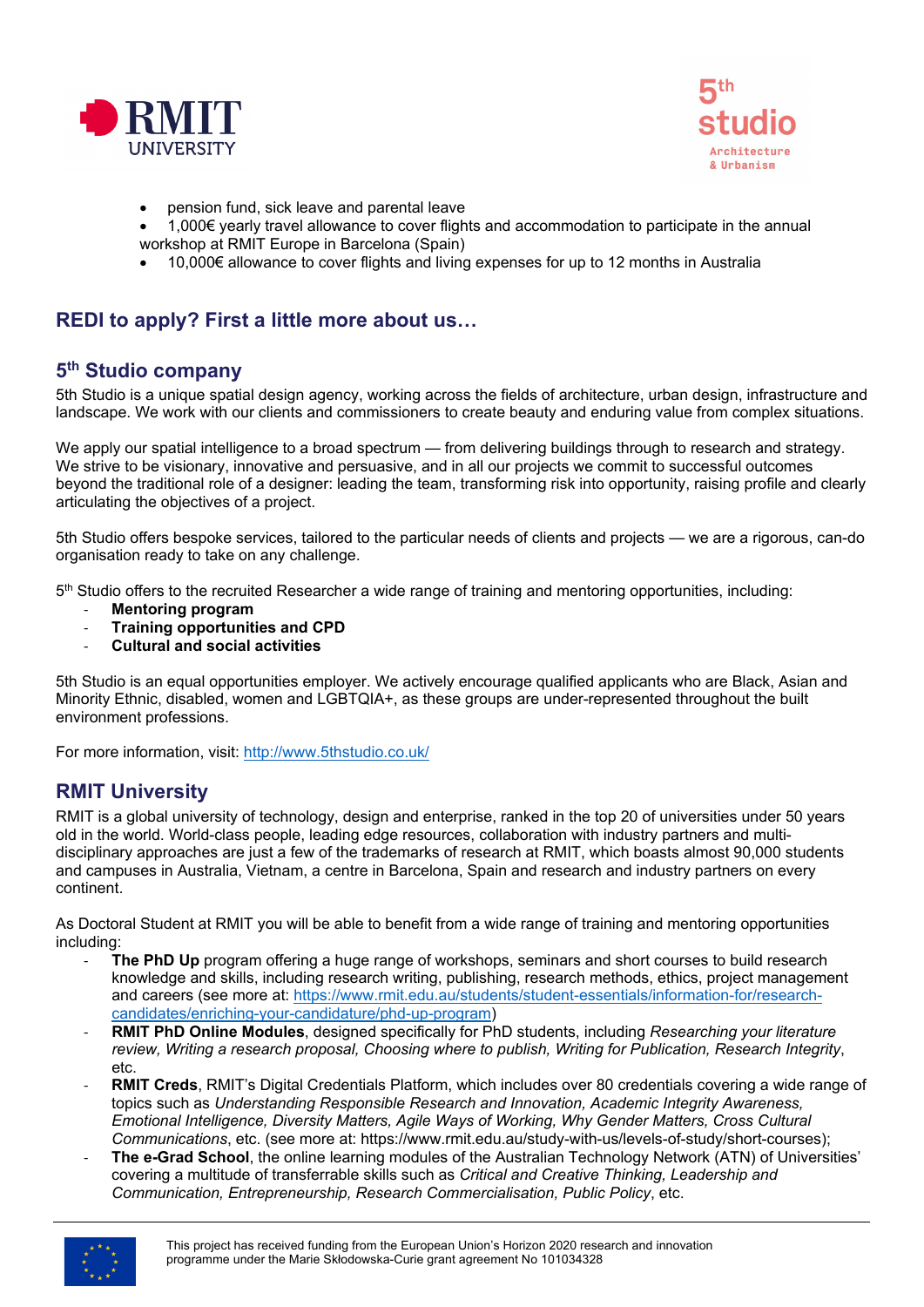



- **The RMIT Mentoring platform also** gives you access to mentoring from trained professionals and experts, including:
	- o *Career Mentoring* career guidance from industry professionals from all disciplines and global locations.
	- o *Women@RMIT Mentoring* career guidance from industry professionals who are committed to gender diversity and equality in the workplace (especially for female students in male dominated industries)
	- o *Pride Mentoring* a chance for students who identify as LGBTIQ+ to receive professional and social guidance from industry professionals who also identify as LGBTIQ+ or are familiar with the additional challenges these groups face in the workforce.

Find out more: [rmit.edu.au](https://www.rmit.edu.au/)

### **A little more about you…**

## **Eligibility**

#### **You need to fulfil criteria of the REDI program and both institutions (RMIT and Host Partner) s to be recruited.**

To apply for REDI, you must comply with the MSCA-COFUND eligibility criteria by the application deadline:

- **Be in the first four years Full-Time Equivalent (FTE) research experience** of your research career and not yet have been awarded a doctoral degree. FTE Research Experience is measured from the date when a researcher obtained the degree entitling him/her to embark on a doctorate, **AND**
- **Not have resided or carried out your main activity (work, studies, etc.)** in the country of your research host for more than 12 months in the 3 years immediately before this call's deadline. Time spent as part of a procedure for obtaining refugee status under the Geneva Convention (1951 Refugee Convention and 1967 Protocol), compulsory national service and/or short stays such as holidays is not taken into account.

**AND** the following criteria:

- **Hold a bachelor's degree requiring at least 4 years of full-time study** in a relevant discipline awarded with honours and including a research component; **OR**
- **Hold a master's degree that includes a research component** or a master degree without a research component with at least a high distinction average; **OR**
- **Have evidence of appropriate academic qualifications and/or professional experience** demonstrating that the applicant has developed knowledge of the field of study or cognate field and the potential for research sufficient to undertake the chosen project.

#### **AND**

• Have **English level C1 language proficiency**.

**To apply for 5th Studio, you must also submit the following as mandatory document, in the REDI application:**

### **Eligibility for Host Partner**

As part of the eligibility check process for 5<sup>th</sup> Studio, you will need to submit the following document in your REDI application form, in order to qualify for the 5<sup>th</sup> Studio position, in addition to the REDI minimum eligibility criteria. Applicants who have not submitted this document will not be eligible to proceed to the evaluation stages: